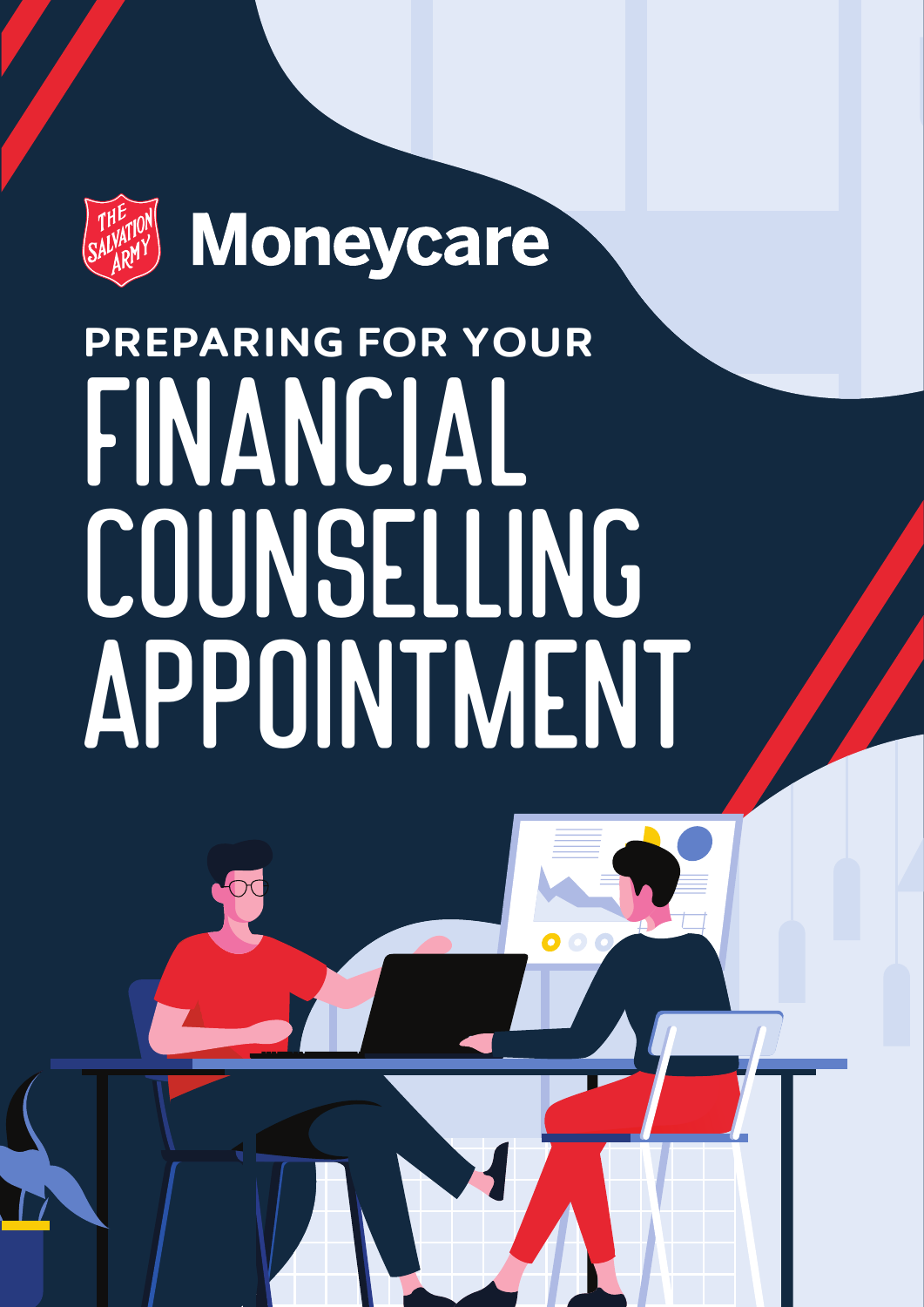#### WHAT IS FINANCIAL COUNSELLING?

Financial counselling is a free and confidential service to assist you with your financial situation. Financial counselling can:

- work out ways to improve your financial situation
- help you create a workable budget/money plan
- explain the debt recovery process, bankruptcy and other alternatives
- help relieve your stress
- $\cdot$  help you negotiate with creditors
- provide referrals to other services, such as personal and gambling counselling, community assistance centres and community legal aid

This service is available to anyone who thinks chatting about their financial situation will bring some stress relief.

#### **SHARON**

I am indeed fortunate to have had your voice on the other end of the phone the day I phoned Moneycare. Thank you for not giving up. Thank you for giving me the peace of living in my own home. Thank you for putting the word hope back in my life.

#### So you've decided to see a financial counsellor. WHAT NOW?

Congratulations for taking the first step towards discussing your financial situation.

You might be feeling worried about sharing your financial situation with a stranger. Please be assured, this is normal and thousands of people just like you have been in the same place with similar concerns. Our Financial Counsellors can provide expertise in all areas to assist you with your individual needs. Remember, this is a free and totally confidential service. All Financial Counsellors are professionally accredited and registered by Financial Counselling Australia and their state associations and are bound by their code of ethics.

To make a booking please call 1800 722 363.

Of the 4,036 Community Members who visited a Moneycare Financial Counsellor between July 2019 and February 2020:

> 19% suffered serious mental illness from 47% pre consultation 88% of people were satisfied with their life from 61% pre consultation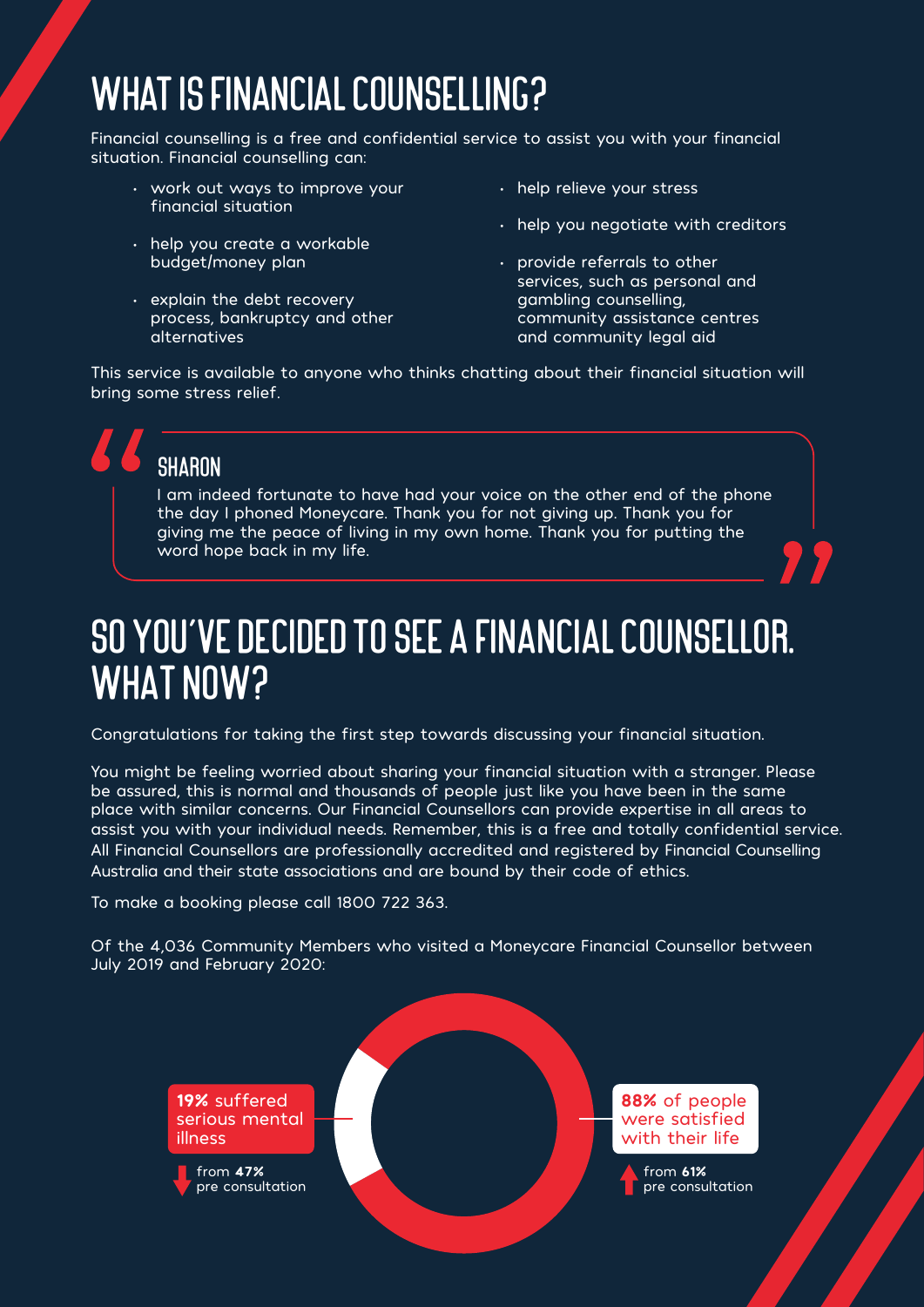### DO I NEED TO PREPARE? WHAT DO I NEED TO BRING?

Like most things in life, the better prepared you are, the easier the process, but that's not to say we cannot offer any assistance for those who may not have all documentation.

We recommend you bring the most recent copies of the following with you to your first appointment (you may need to supply additional information, but this will be discussed at initial meeting):

#### Income Statements

- **Payslips**
- Centrelink payment advices
- Bank statements
- Other income
- Current debts
- Bills
- Fines
- Rent

**Tax** 

- Car Payments
- **Mortgage**
- Car House

Record of Major Assets

#### WHAT IF I DON'T HAVE ANY OUTSTANDING DEBT BUT THINGS ARE GETTING TIGHT?

We all have periods where pressure starts to build, and money gets tight.

Financial Counsellors and Capability Workers can still assist.

What have you got to lose? It's a free service and it may just set your mind at ease knowing that things may be tight now, but with smart money decisions you can get back on the front foot soon.

#### HOW DOES IT WORK?

As mentioned previously, you may have the opportunity to attend the meeting in person, by phone, or virtually via a video link (Microsoft Teams). Either way the process will be very similar:

- 1. Introductions (hopefully make everyone at ease)
- 2. Outline what will happen at the first meeting,and any follow up meetings
- 3. Go through the Privacy Statement, providing peace of mind
- 4. Initial discussion to outline the issues present

At this point, further action may require, one or more follow up appointments to:

5. Discuss options available and how to then proceed

- 6. You may be asked to do some work yourself, but full instructions will be provided
- 7. You may be asked to sign an Authority to Act on your behalf – this gives the Financial Counsellor the legal right to make enquiries and act on your behalf, usually in an advocacy role
- 8. Each meeting will be closed with an Action Sheet either handed to you or emailed stating what has occurred, what you will need to do and what the Financial Counsellor will do

Our goal by the end of the meeting(s) is to have you feeling less stressed and have you feeling that your financial situation can be managed.